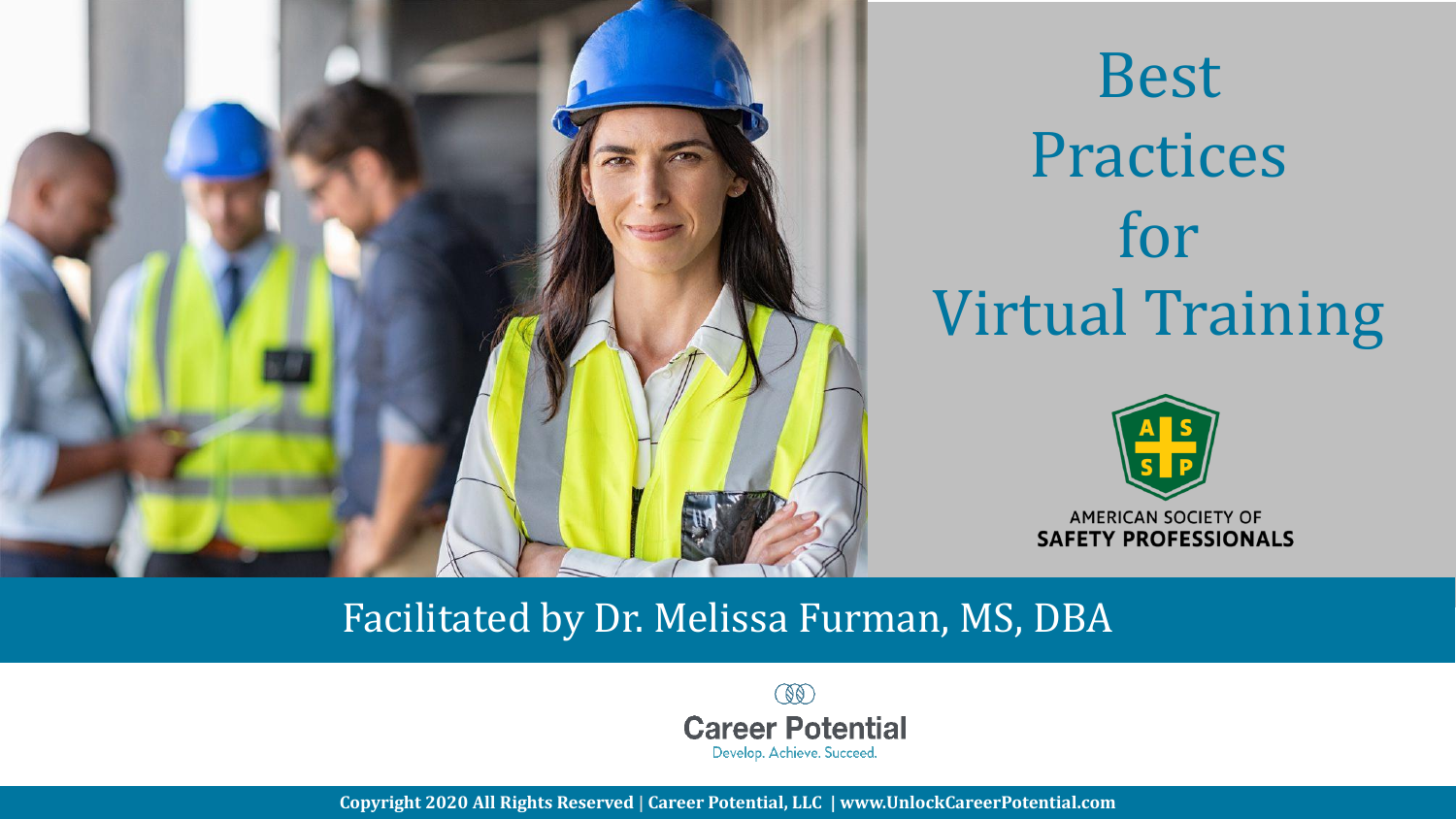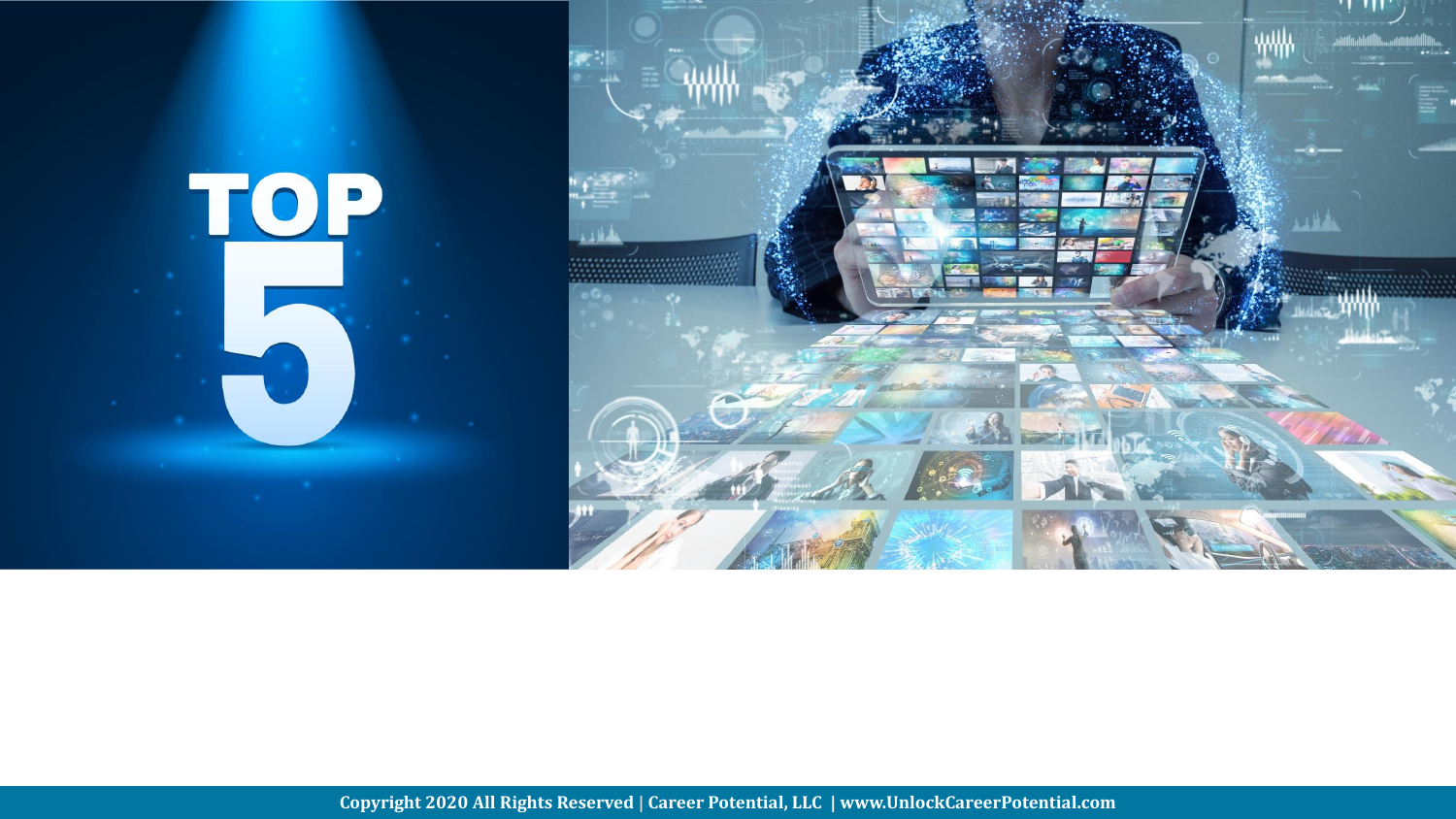### Virtual Facilitation

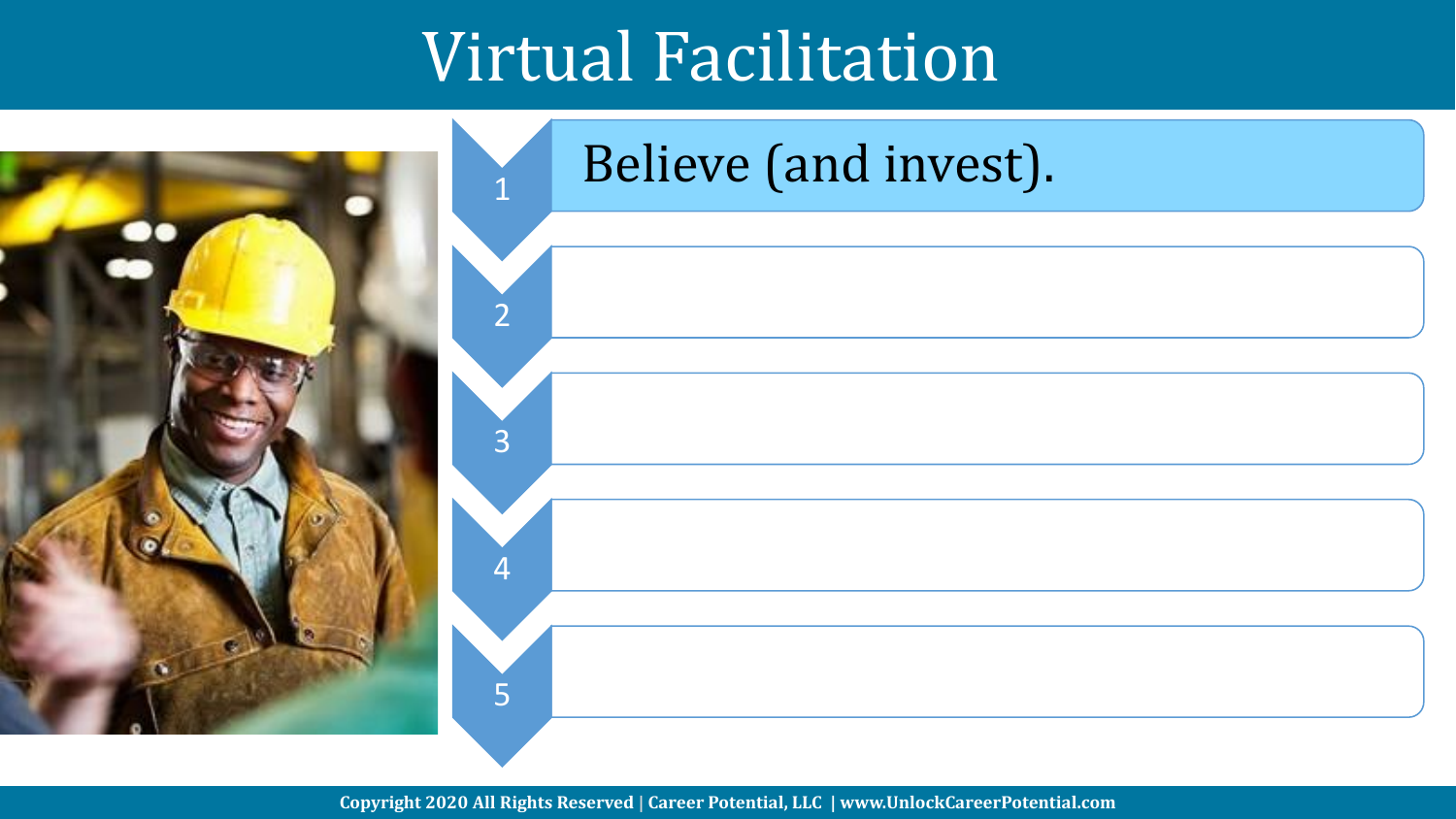#### Believe



#### Average amount of time spend developing a one hour interactive virtual training– **21 Hours**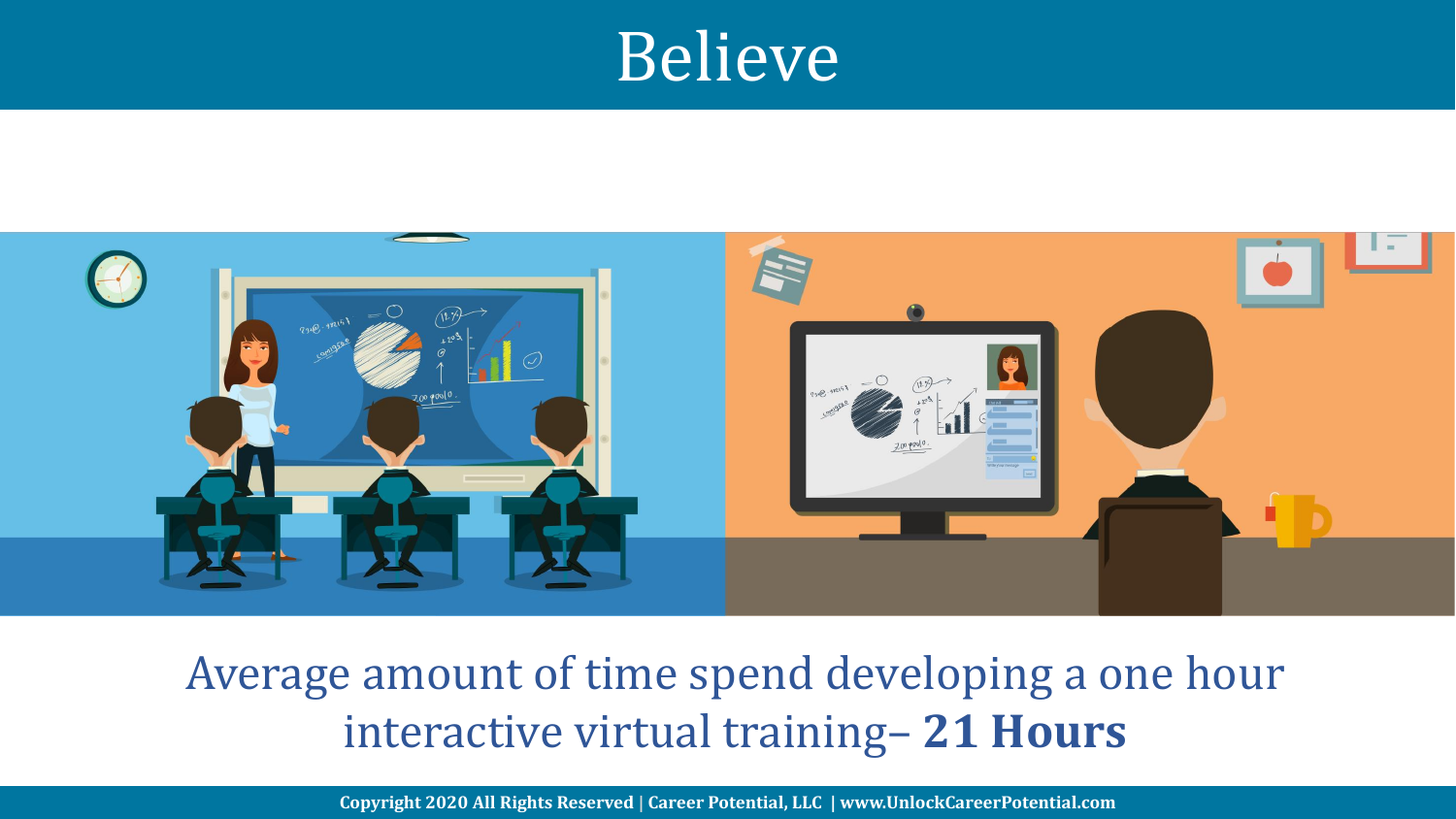### Virtual Facilitation

1

2

3

4

5



#### Believe (and invest).

Equipment matters.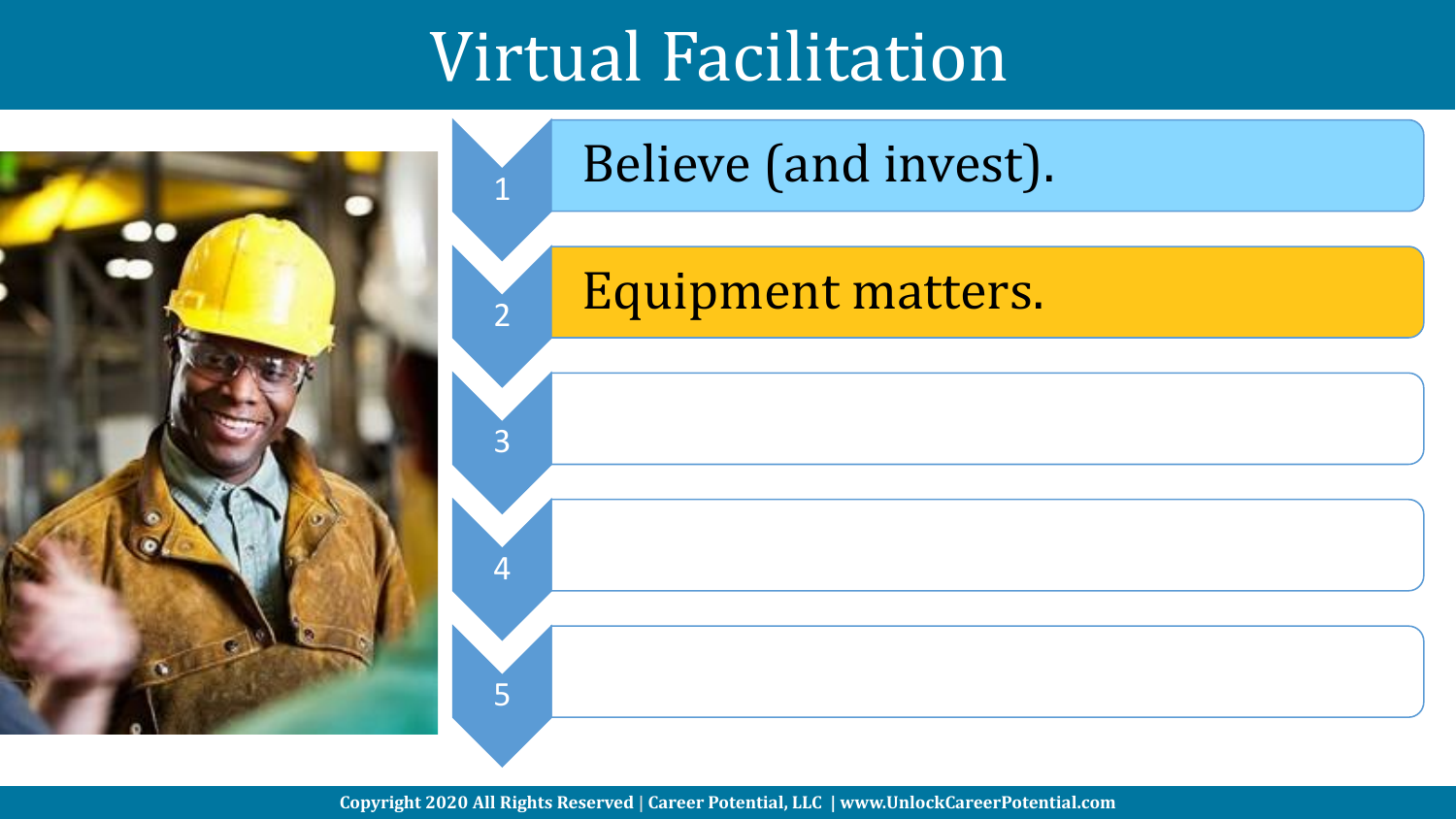# Equipment



- Web camera (not in laptop)
- Headset/Microphone
- Telephone
- **Lighting**
- **Monitors**
- **Environment**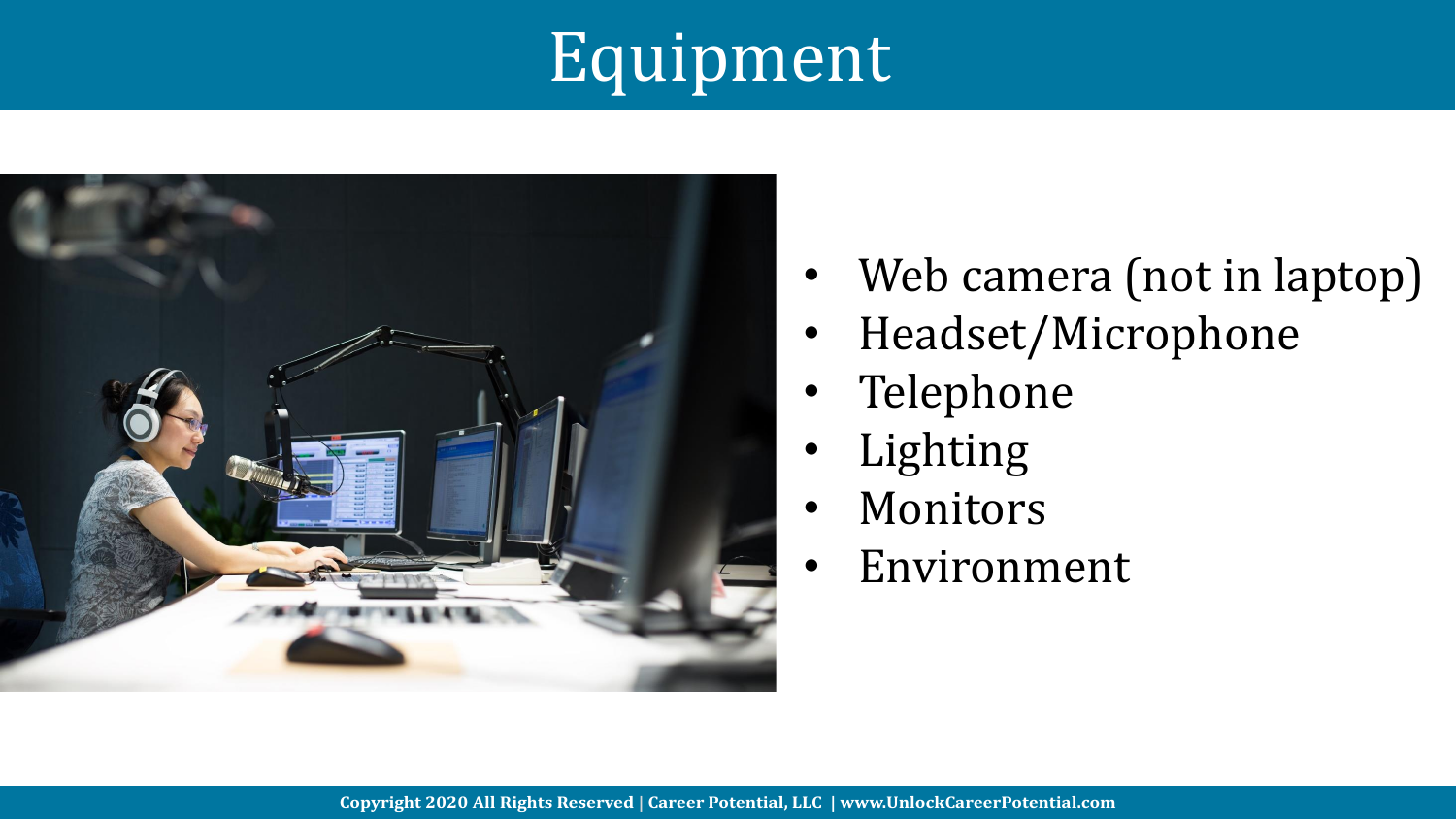

# **Leading**

1

2

3

4

5

Believe (and invest).

Equipment matters.

Platform matters.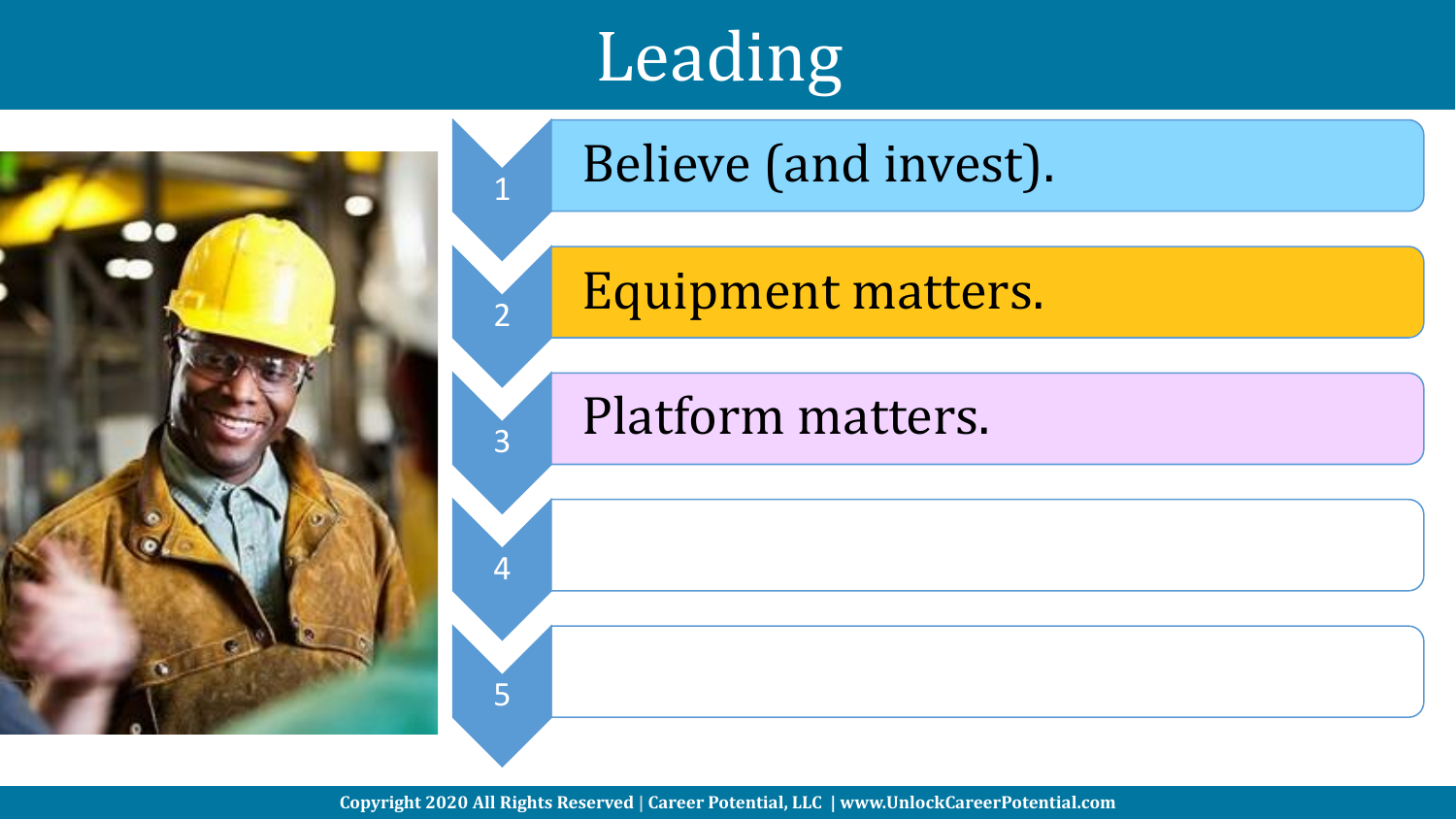### Platform

Questions to ask:

- Purpose of virtual event
- Features needed
- Security needs
- Cost
- Number of participants
- Technology proficiency of participants/access
- Ease of use/mobile friendly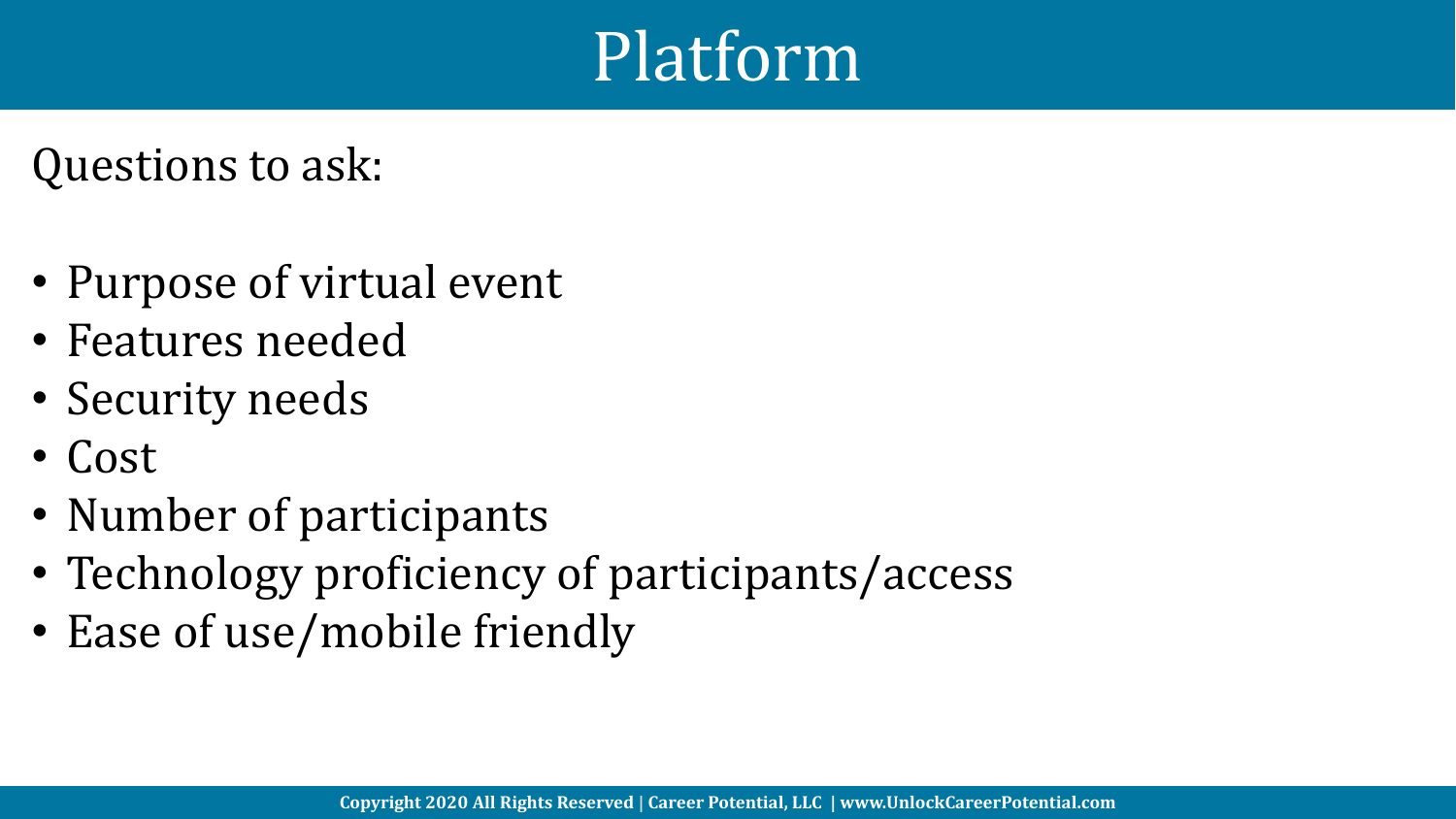### Virtual Facilitation

1

4

5



Believe (and invest).

Equipment matters.

<sup>3</sup> Platform matters.

Redesign.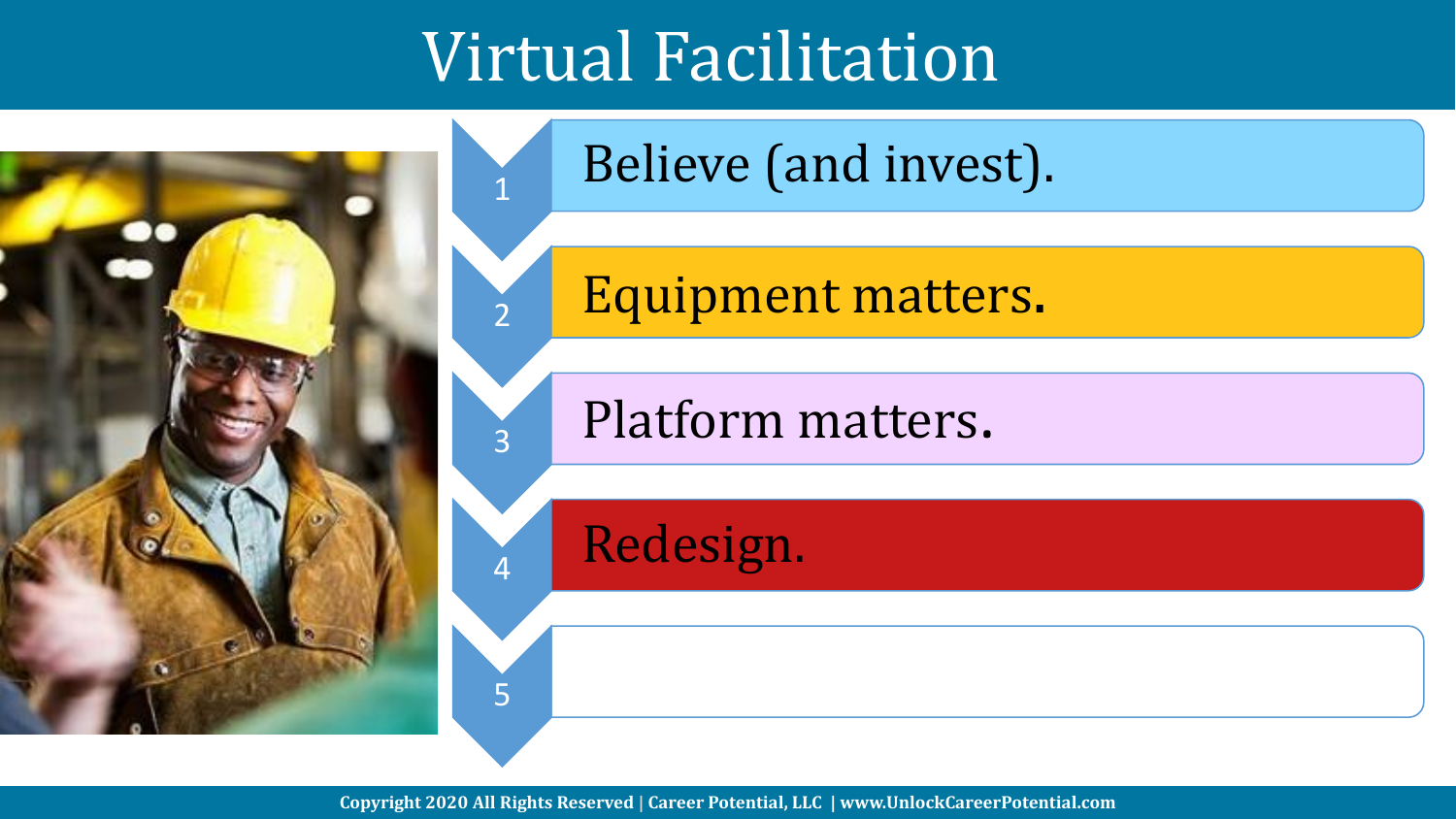## Redesign

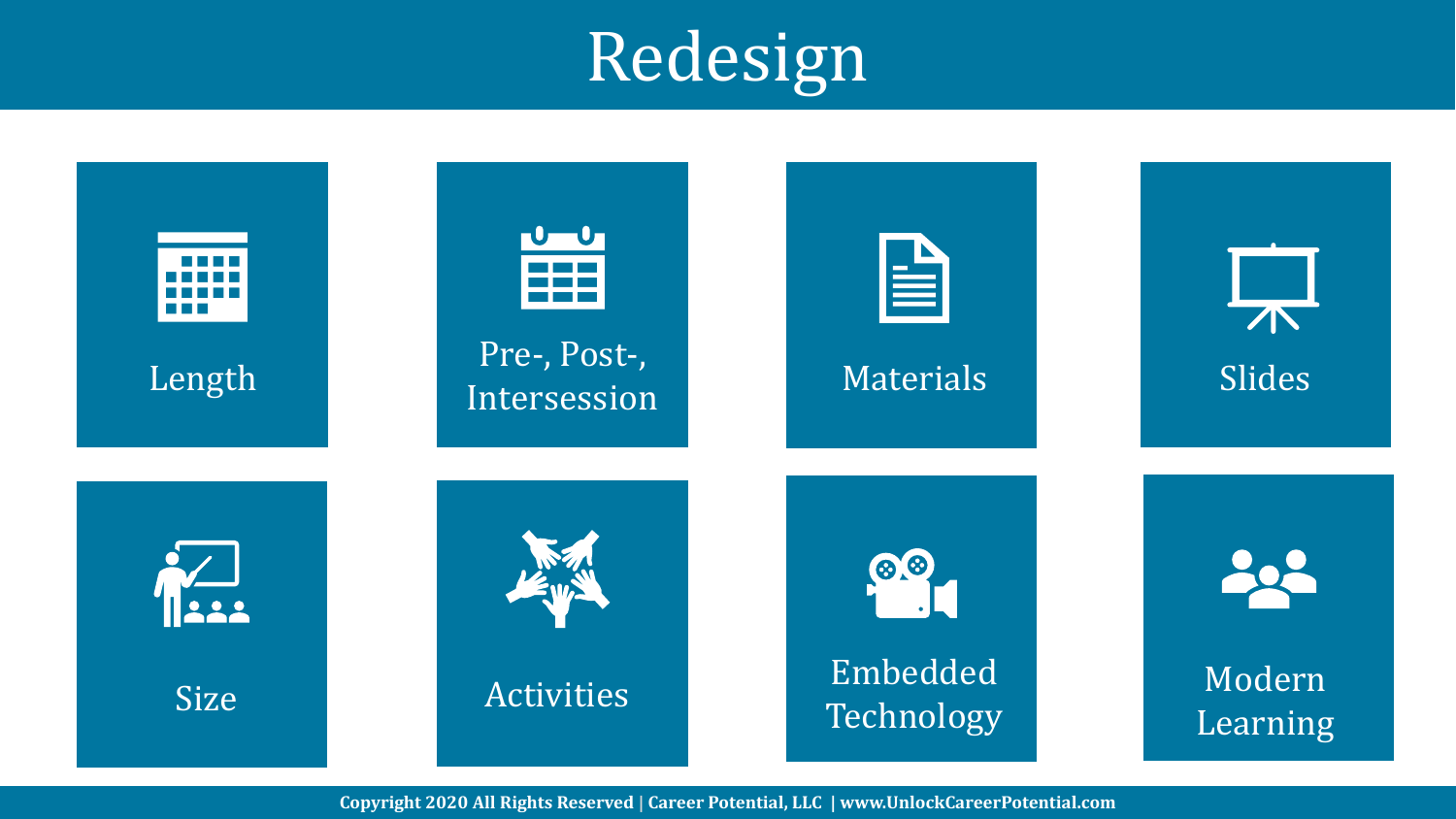

# **Leading**

1

2

3

4

5

Believe (and invest).

Equipment matters.

Platform matters.

Redesign.

Engage.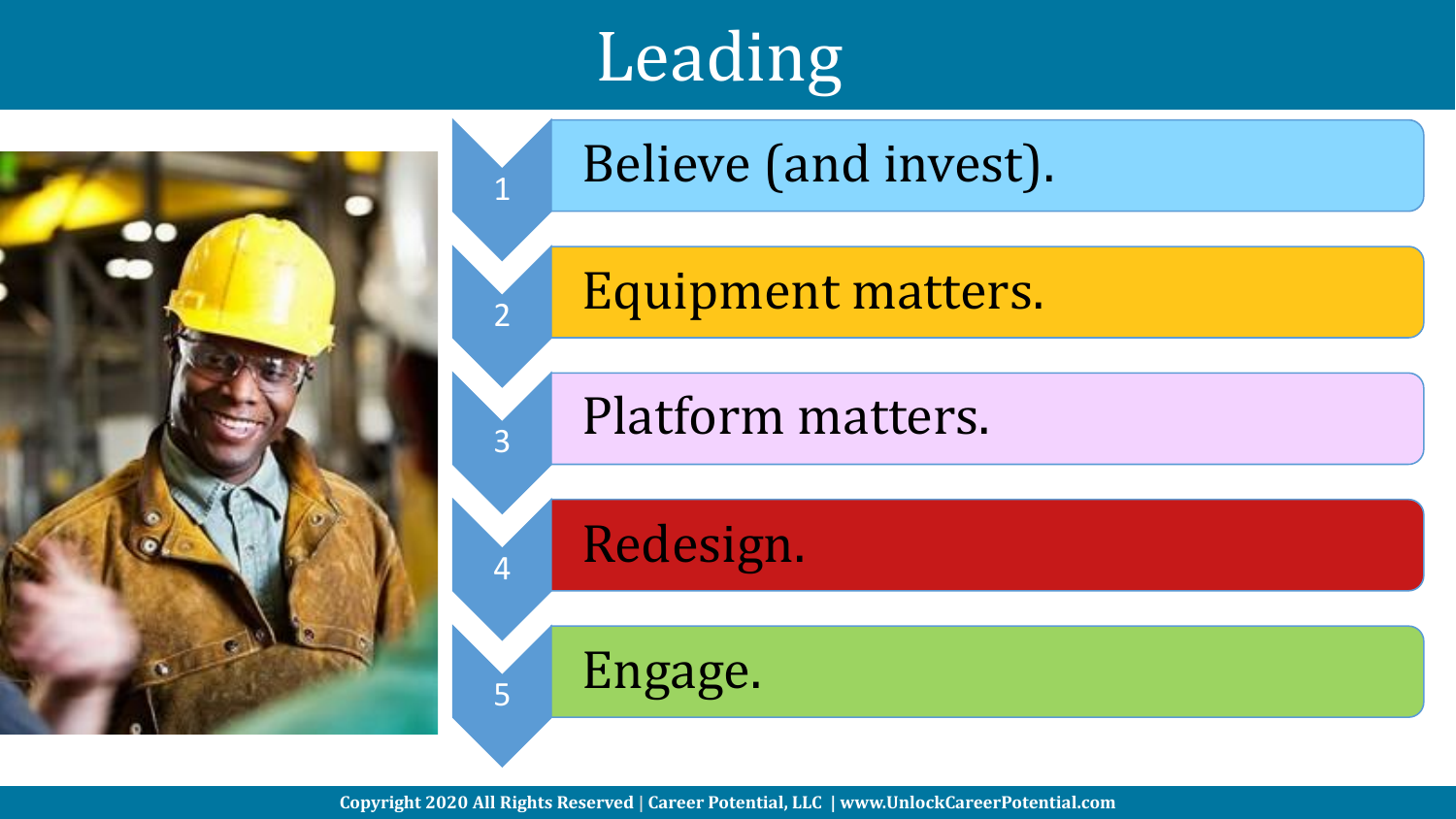



You should be engaging your learners on average: every 4 minutes.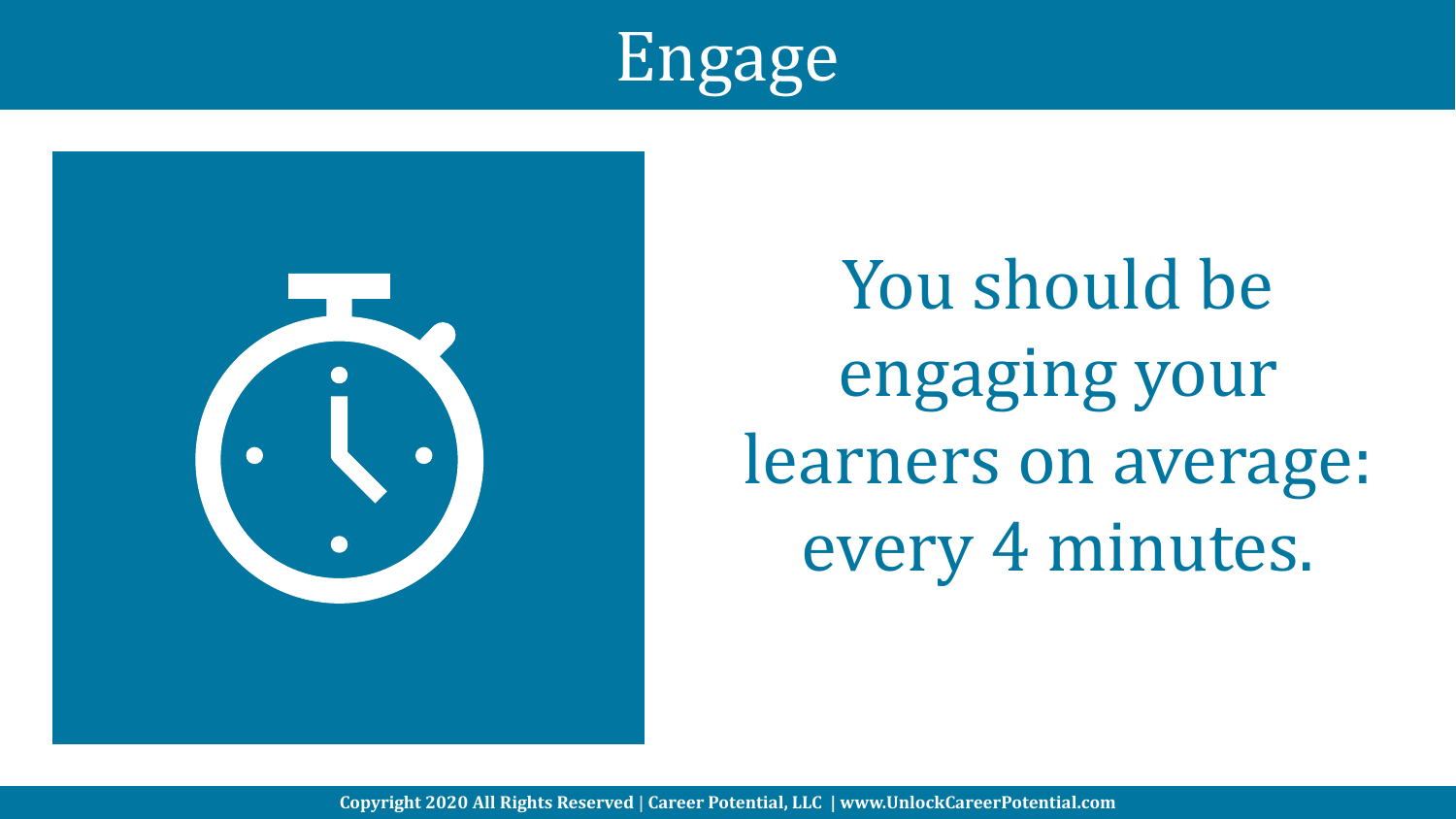



**Tools:**  Comprehension Icons Chat Polling Breakout Rooms Word Clouds Annotation Whiteboard Discussion Boards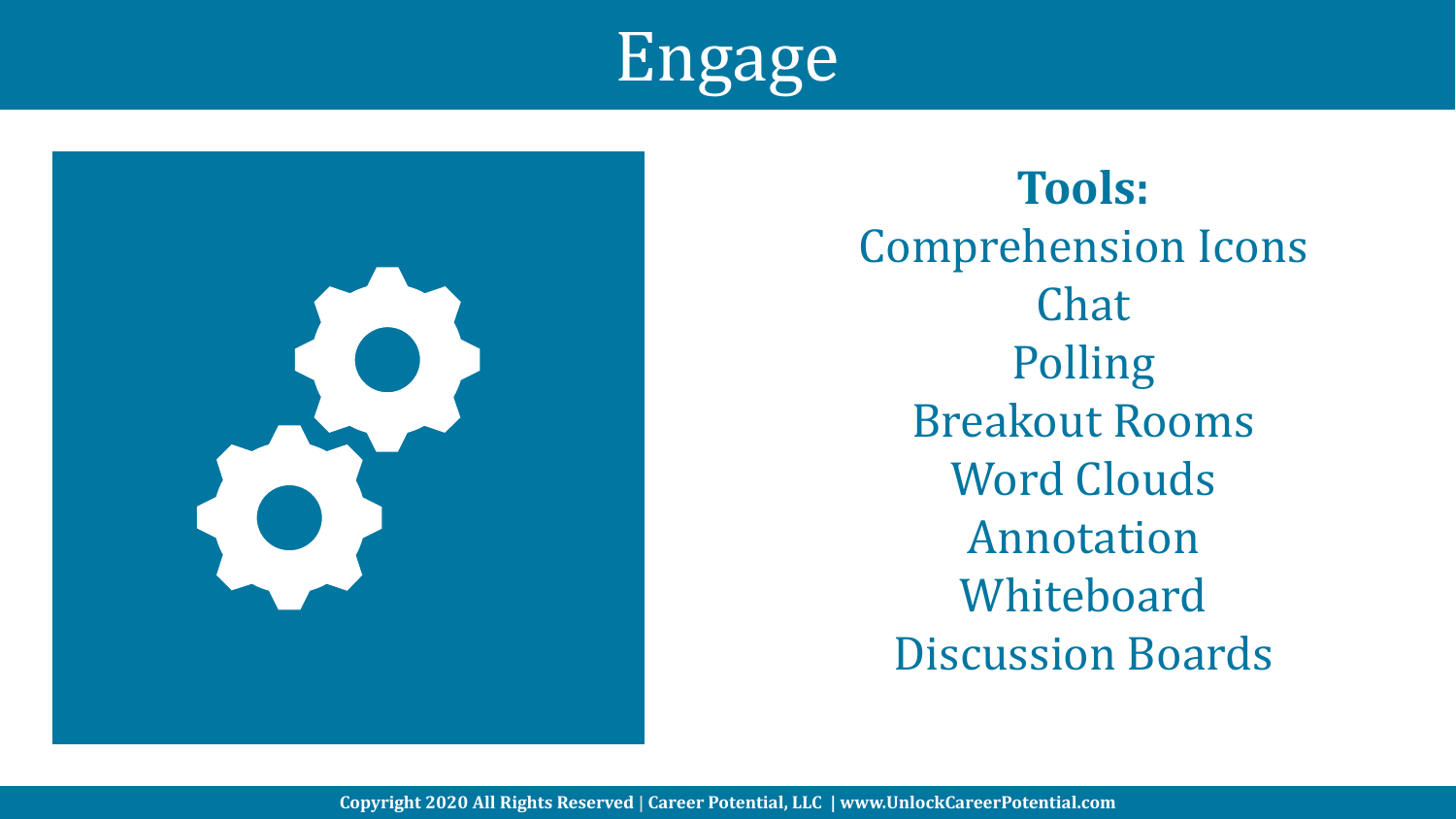



**Techniques:** Calling "in" Use of Participant Guide Second Voice Questioning Gamification **Orientation** Many more!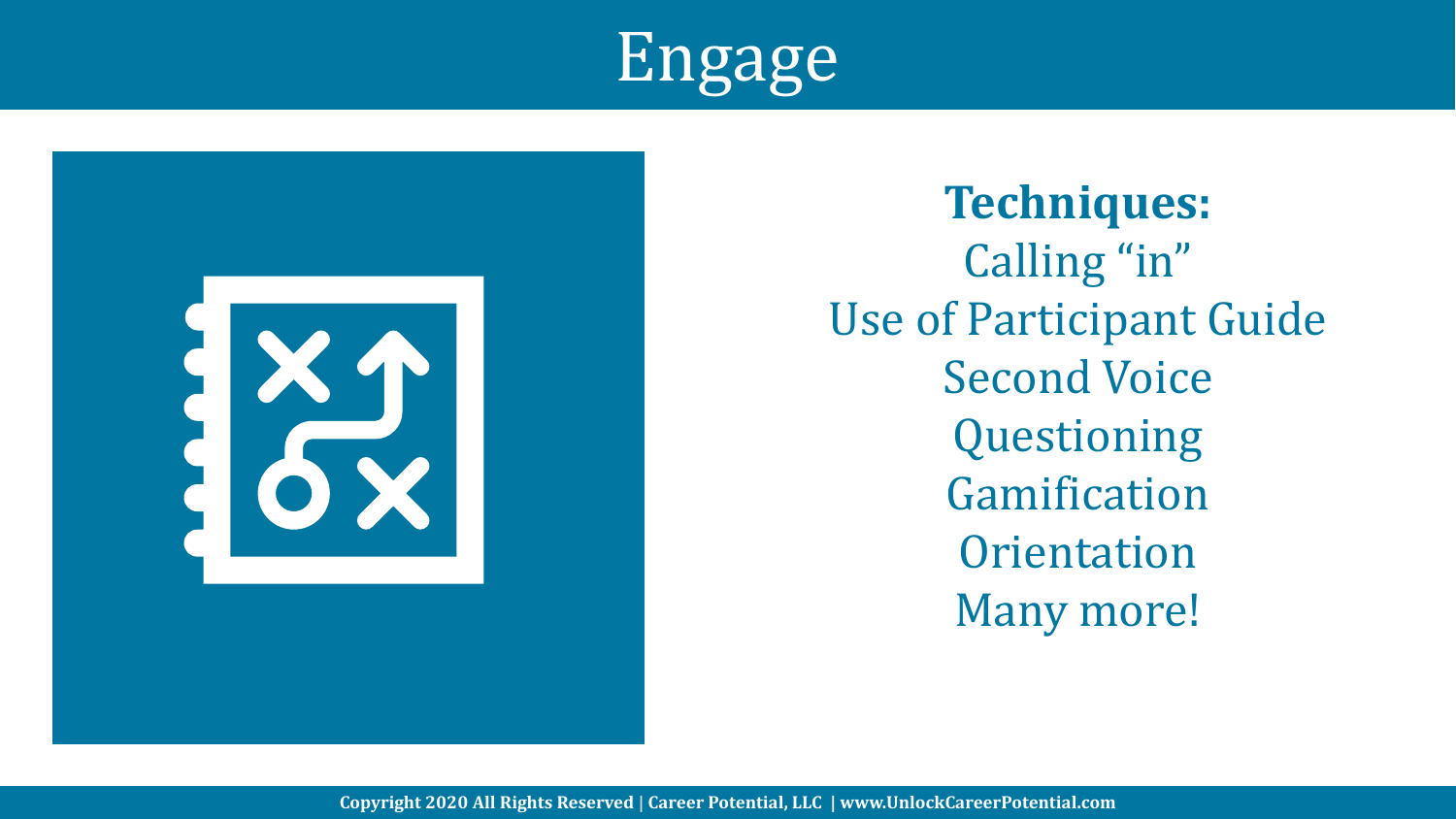#### **Additional Recommendations**

**Multi-tasking Producer Facilitators Guide**